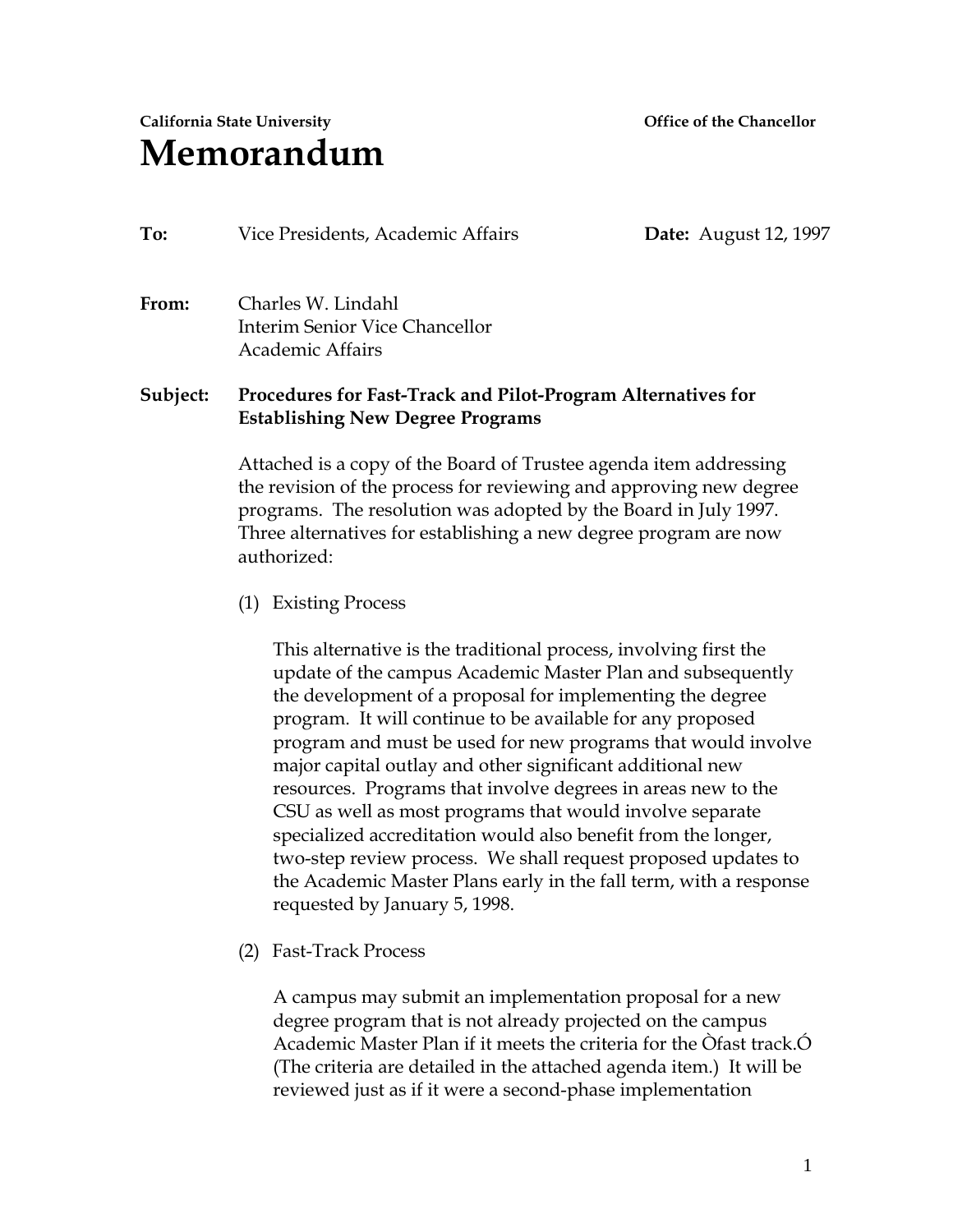proposal in the two-phase process. We expect that fast-track proposals that are submitted to the Chancellor's Office, Office of Academic Planning, by the first Monday in January and which raise no major issues can be acted on by the Board of Trustees in March and receive full approval in July. Those that are submitted by the second Monday in June and raise no major issues can can be acted on by the Board in September and receive full approval in December. –

Fast-track proposals should, for the time being, follow the existing format for degree implementation proposals (Attachment 2). Table 1, however, will be optional. Campuses may instead provide a narrative statement describing which areas of the curriculum will contract or fail to expand as quickly if the proposed program is implemented.

Note: This is an opportune time to reconsider what information should be provided in a degree program implementation proposal. Please convey suggestions to Dr. Jo Service, Dean, Academic Program Planning (telephone: 562/985-2845; e-mail: jo@calstate.edu).

(3) Pilot Programs

The Trustees have authorized a limited number of pilot programs which campuses may establish without prior approval of the Chancellor's Office or CPEC. A pilot program must meet the criteria listed in Attachment 1 and may enroll students for five years. Conversion of a pilot program to regular-program status would require campus commitment of resources, a thorough program evaluation, review and comment by the Chancellor's Office and CPEC, and approval by the Board and the Chancellor (these conditions are outlined in Attachment 1).

At this point, a campus is free to establish one pilot program in 1997-98 and one in either 1998-99 or 1999-2000. This guideline is consistent with the suggestion in Attachment 1.

Prior to implementing a pilot program, the campus must notify the Chancellor's Office, Office of Academic Planning, which will formally acknowledge the program, assign a HEGIS code, and inform CPEC. The notification should be accompanied by the catalog copy describing the pilot program.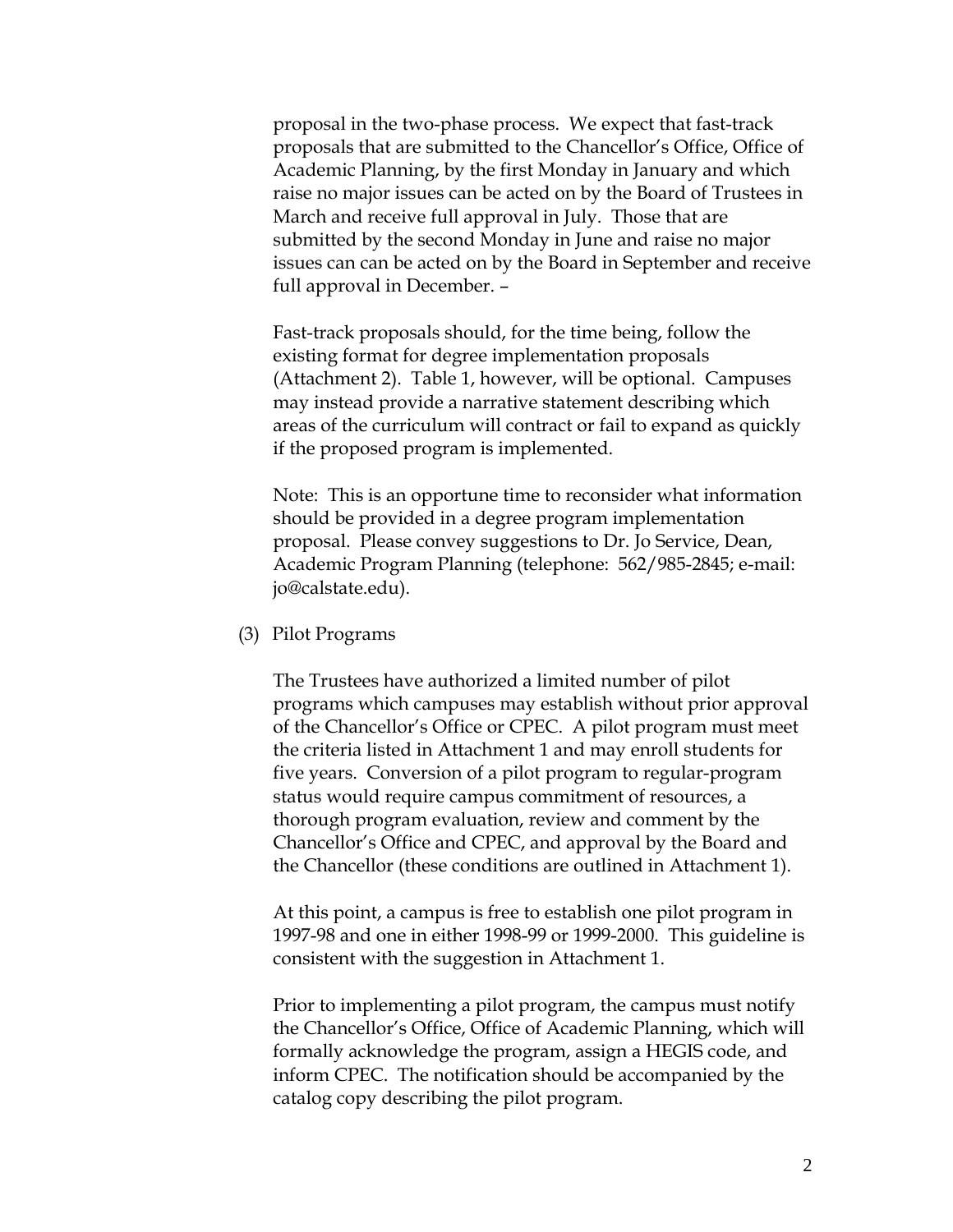Please direct questions about these processes to Dr. Service or Dr. Cher Thomas, Director, Academic Planning (telephone: 562/985-2842; e-mail: cher\_thomas@calstate.edu).

Attachments

cc: Presidents (with attachment) Associate Vice Presidents/Deans of Undergraduate Studies (with attachment)

 Associate Vice Presidents/Deans of Graduate Studies (with attachment)

Dr. Cher Thomas

Dr. Jolayne Service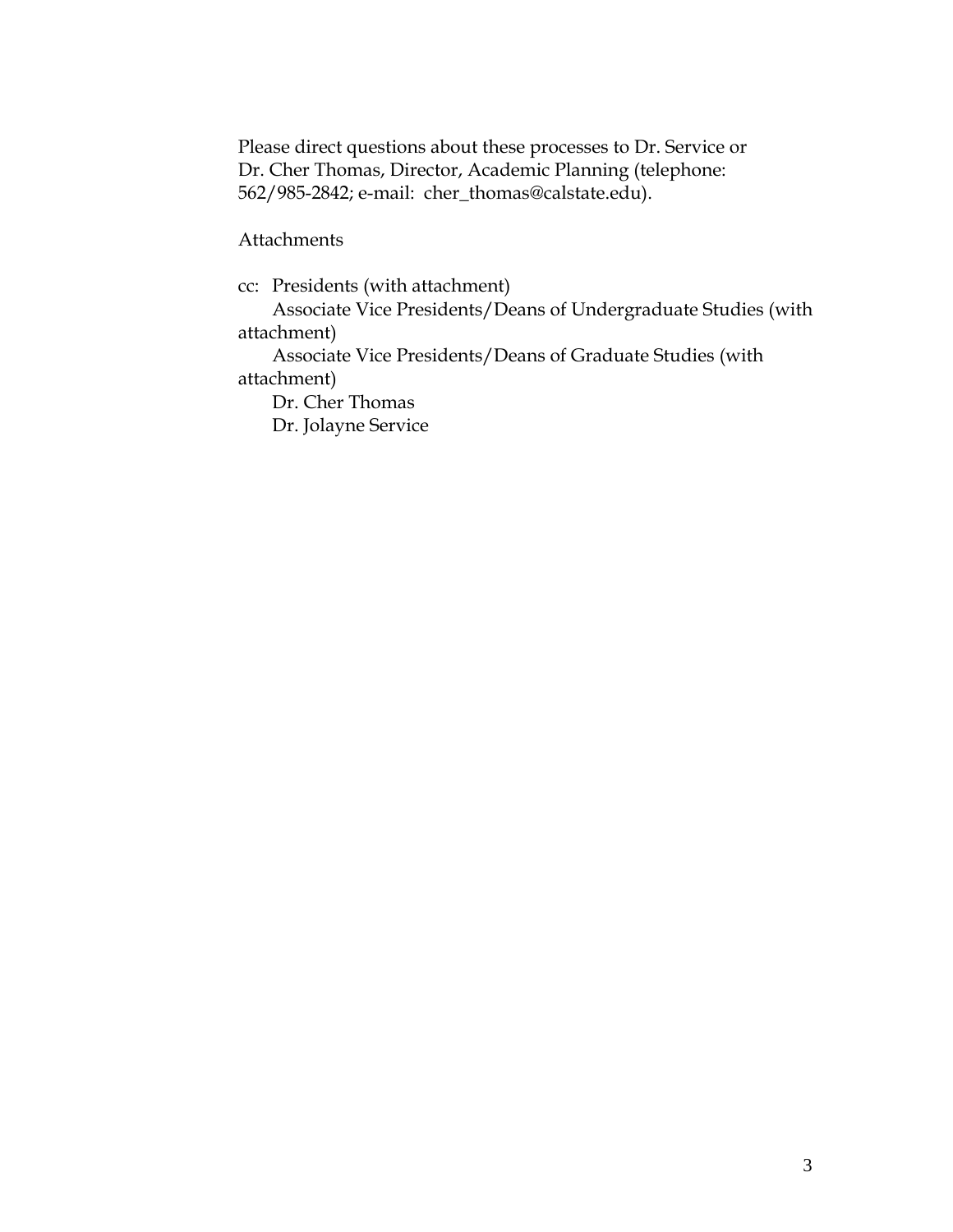#### **BRIEF**

1

**Action Item** Agenda Item

July 15-16, 1997

#### **COMMITTEE ON EDUCATIONAL POLICY**

#### **Proposed Revision of New-Degree Program Review and Approval Process**

#### **Presentation by**

Charles W. Lindahl, Interim Senior Vice Chancellor Academic Affairs

#### **Summary**

It is proposed that the process for reviewing and approving new degree programs be revised. The current two-step review process remains appropriate for many types of new programs. However, programs that involve no major capital outlay and which can be accommodated within existing campus resources could be handled more quickly while retaining the elements of the two step review process. A post-authorization review process for a limited number of "pilot" programs is also included in the proposal.

This change would continue the delegation of most academic planning activities to the campuses and expedite the program review and approval process. If approved, the revised new-degree review and approval process will be reviewed and evaluated five years from implementation.

The proposed resolution would approve the immediate implementation of the revised new-program review process and provide for its review and evaluation in five years.

#### **Recommended Action**

Adoption of the Resolution.

[more]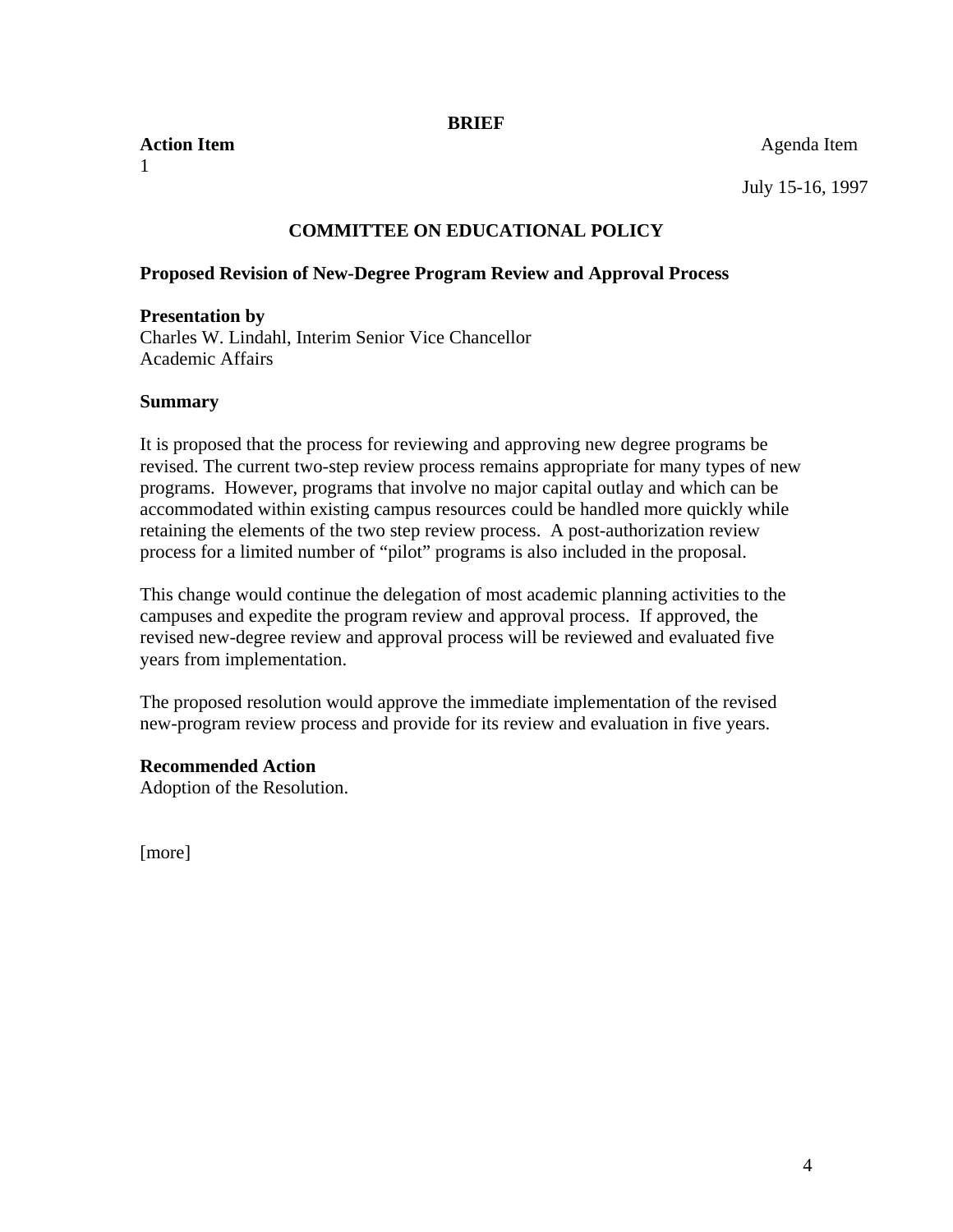#### **ITEM**

Agenda Item 1 July 15-16, 1997

#### **COMMITTEE ON EDUCATIONAL POLICY**

#### **Proposed Revision of New-Degree Program Review and Approval Process**

#### **Background on Current Process**

In 1963, the system's Board of Trustees adopted planning policies that were designed to regularize curricular development and guide program distribution in the rapidly expanding system and to facilitate the progress of each individual campus in meeting its primary function as expressed in the California Master Plan for Higher Education (i.e., the provision of instruction for undergraduate and graduate students, through the master's degree, in the liberal arts and sciences, in applied fields and in the professions, including the teaching profession). These policies are summarized below.

The programs offered by the CSU are to meet the needs of the entire state. One of the Trustees' guidelines explicitly states, "All universities cannot be all things to all people." While employer need and student demand are not the primary considerations in establishing programs in the liberal arts and sciences, curricula in the applied fields and professions are to be located in a systemwide pattern that will achieve an equitable and educationally sound distribution of programs throughout the state. Although all universities may wish to offer the same programs, the trustees are to exercise great selectivity in the final approval of new curricula. Specialized, high cost programs are to be allocated on the basis of review and study of the individual subject area. Therefore, all proposed new programs are to be reviewed by the Trustees to ensure that the needs of the state, as well as of any individual campus, are taken into account. The priority order that the Trustees are to consider is: (1) needs of the state, (2) needs of the campus service area, and (3) identification of employment opportunities. In some areas, program development is also limited or guided by system or California Postsecondary Education Commission (CPEC) policy. Subjects for which there have been specific policy guidelines include architecture, computer science, engineering, performing arts, health professions, home economics, and industrial arts and technology.

Trustee policy requires a two-part program planning and implementation process. First, each campus submits an updated academic plan, which contains projections of programs to be established in the next five (or, in some cases, ten) years. New projections are reviewed by Chancellor's Office staff and, when campus and Chancellor's Office staff agree, the updated plan is submitted to the Trustees for their approval in March of each year. Trustee approval allows the campus to incorporate projected programs in their capital outlay planning. Second, following Trustee approval of that plan, detailed proposals for implementation of projected programs are submitted to the Chancellor for approval. (The Board of Trustees has delegated to the Chancellor review and approval of new degree programs when their projection has been endorsed by the Board.)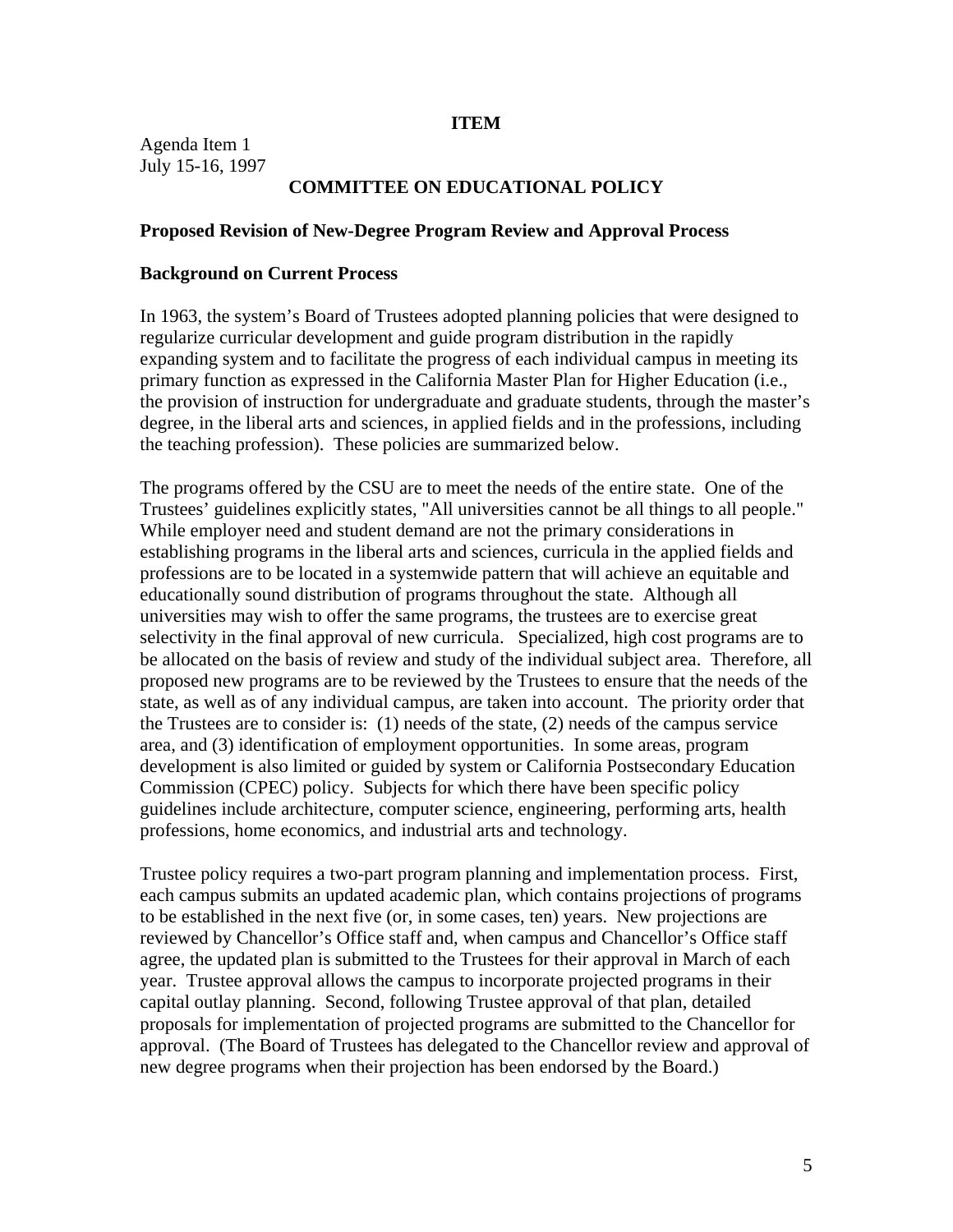California law charges CPEC with the responsibility to review proposals for new degree programs. CPEC staff have traditionally concentrated their activity at the end of the process, just before approval by the Chancellor, but the Commission has approved moving the primary focus of the CPEC staff review to the point just after Trustee approval of the projection, so that key questions are raised at an earlier stage of planning.

#### **Rationale for Revision**

The Board's planning policies were adopted 34 years ago, when the CSU was being formed from a mix of existing state colleges, colleges with the polytechnic emphasis, and newly established campuses. Existing campus curricula had developed largely independently, and there was great concern with program "duplication" across institutions. The first baby-boomers were entering college, and the state was focused on the needs of eighteen-to-twenty-four-year-old students, most of whom were expected to attend full-time. The policies have been at least moderately successful in meeting the goals set in 1963—especially in ensuring that academic program planning drives physical planning—but new needs have emerged that call for a review of Trustee planning policies.

Although CSU will have to engage in careful planning during the next several decades if it is to accommodate Tidal Wave II, the emphasis will be on expanding access through such approaches as shared programs, greater reliance on distributed learning, and technological advances rather than development of traditional campuses. The rapid pace of change challenges our system to move more nimbly to improve responsiveness to the needs of students and the state. There is frustration with an approval process that requires all types of new programs to use a two-step process that was based on the assumption that virtually all new programs would require new facilities, and therefore have to move at the pace of facilities planning and approval processes. We are therefore proposing that the new-degree program review and approval process be modified.

### **Proposed Revision**

#### *Goal of Revised Process*

The revised process should continue the shift of emphasis in Academic Planning from gatekeeping to facilitation, service, coordination, and support (especially support in the maintenance of quality).

The revision of the process is designed to meet the following objectives:

- to create a true partnership between the campuses and Academic Planning
- to promote more campus responsibility for new-degree program proposal quality
- to speed up and simplify the new-degree program review process
- to promote greater cooperation and collaboration among campuses and across segments
- to promote greater attention to workforce and societal needs in program development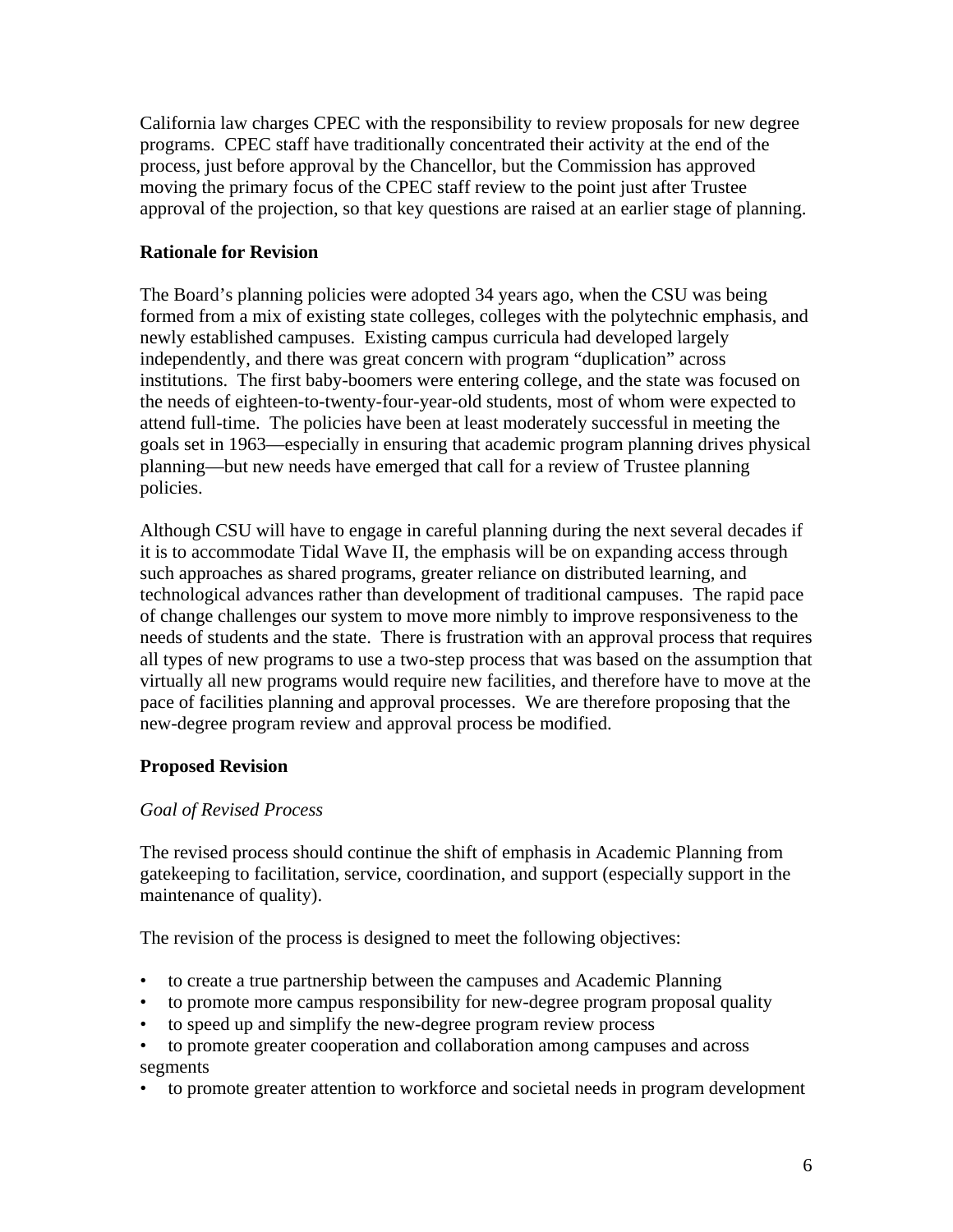• to enhance and strengthen our working relationship with CPEC

It is proposed that the new-degree program approval process be revised in four ways:

(1) Tailoring of approval processes to type of degree program proposed.

(2) Automatic approval if no questions are raised by specified date.

(3) Removal of projection from Academic Plan if not implemented with five years (or date originally projected for implementation).

(4) Development of post-authorization review process for limited number of "pilot" programs.

#### *(1) Tailoring of approval processes to type of program proposed.*

The current review process remains appropriate for new programs that would involve major capital outlay and other significant additional new resources. Programs that involve degrees in areas new to the CSU as well as most programs that would involve separate specialized accreditation would also benefit from the longer, two-step review process. However, programs that involve no major capital outlay and which can be accommodated within the existing resource base of the campus could be handled more quickly while retaining the elements of the two step review process. Such programs could be placed on a "fast track". Examples would be degree programs that are "elevations" of well-established options in fields for which there are existing degree programs elsewhere in the system, and degree programs that involve little more than the repackaging of existing courses and faculty. The ideal would be a "fast-track" program that could be approved and implemented within one year from the time a campus first proposed that program, instead of the current two- to threeyear time lag between proposal and implementation.

A program could be placed on the fast-track only if

- (a) it could be offered at a high level of quality by the campus within the campus's existing resource base, or there is a demonstrated capacity to fund the program on a self-support basis;
- (b) it is not subject to specialized accreditation by an agency that is a member of the Association of Specialized and Professional Accreditors, or it is currently offered as an option or concentration that is already recognized and accredited by an appropriate specialized accrediting agency;
- (c) it can be adequately housed without a major capital outlay project;
- (d) it is consistent with all existing state and federal law and Trustee policy;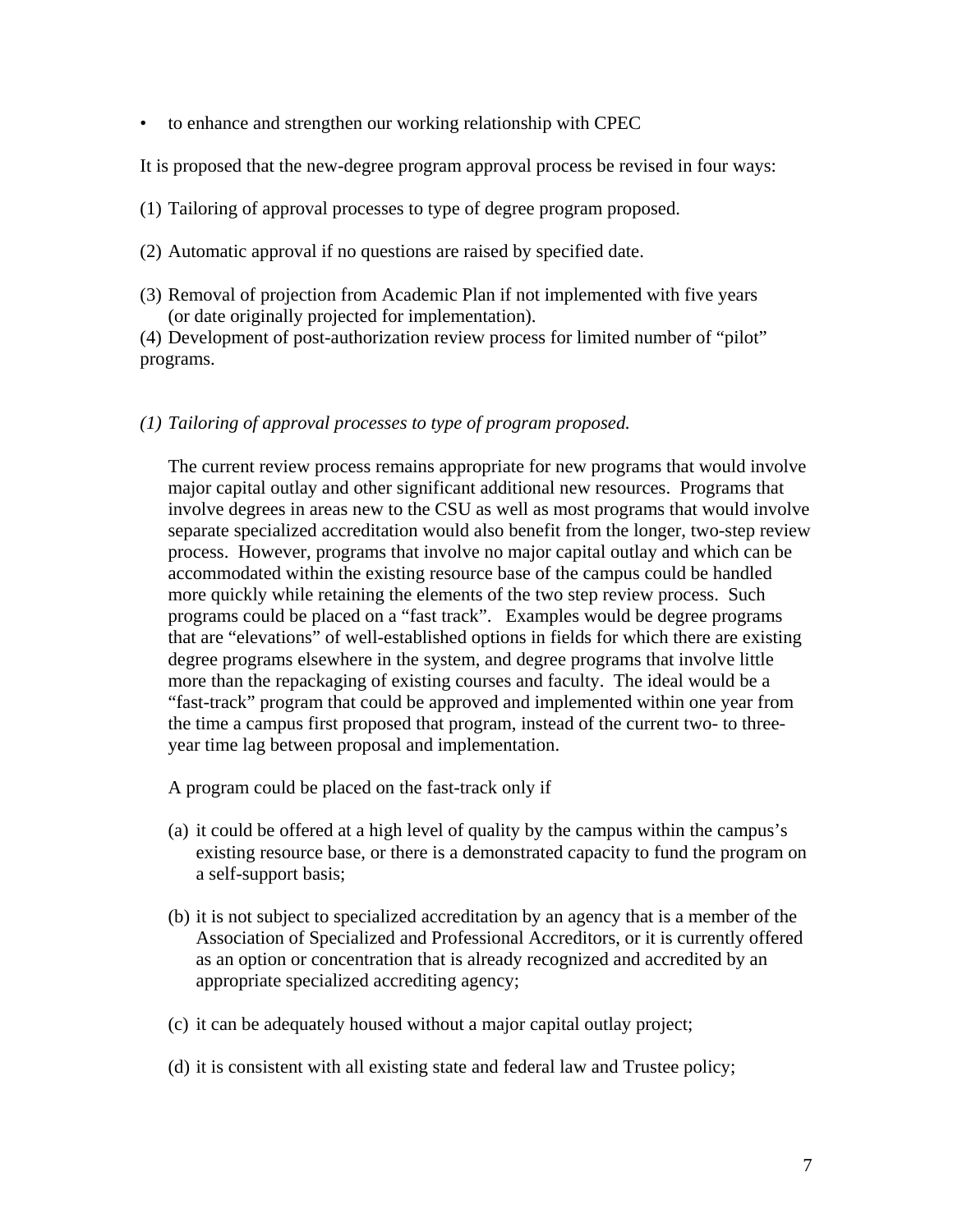(e) it is a bachelor's or master's degree program;

(f) the program has been subject to a thorough campus review and approval process.

Two approval cycles per year for fast-track programs are envisioned because program implementation might be limited by the short time between approval at the March Board of Trustees meeting, subsequent July approval by CPEC and fall implementation. A second, briefer agenda item at the September Board of Trustees meeting would make it possible for a proposal to come in by June, have any concerns resolved by the time of the Board meeting in September, be authorized by the Board, go to CPEC directly after the meeting, be endorsed by CPEC by December, be incorporated in campus catalogs and other campus informational materials in the spring and perhaps be implemented in a limited manner in the spring term, and be ready for full implementation in August.

*Timelines for Fast Track Approval* 

| Campus activity |                                 |
|-----------------|---------------------------------|
| End of December | Proposal to Chancellor's Office |
| March           | Board of Trustees approval      |
| July            | <b>CPEC</b> endorsement         |
| August          | Implementation                  |

*and*

|         | Campus activity |                                 |
|---------|-----------------|---------------------------------|
|         | Early June      | Proposal to Chancellor's Office |
|         | September       | Board of Trustees approval      |
|         | December        | CPEC endorsement                |
|         | February        | Limited implementation          |
|         | Spring          | Program description in campus   |
| catalog |                 |                                 |
|         | August          | Full implementation             |

*(2) Automatic approval if no questions are raised by specified date.* 

Another proposal for speeding up approval of both traditional and fast-track programs would be to set firm deadlines for review by the Chancellor's Office and CPEC. Neither the Chancellor's Office nor CPEC reviewers could routinely ask for extra time. If no questions were forwarded to the campus by the end of the review deadline, then approval would be automatic. For at least some programs, review by the Chancellor's Office and CPEC could be concurrent.

*(3) Removal of projection from Academic Plan if not implemented with five years (or date originally projected for implementation).*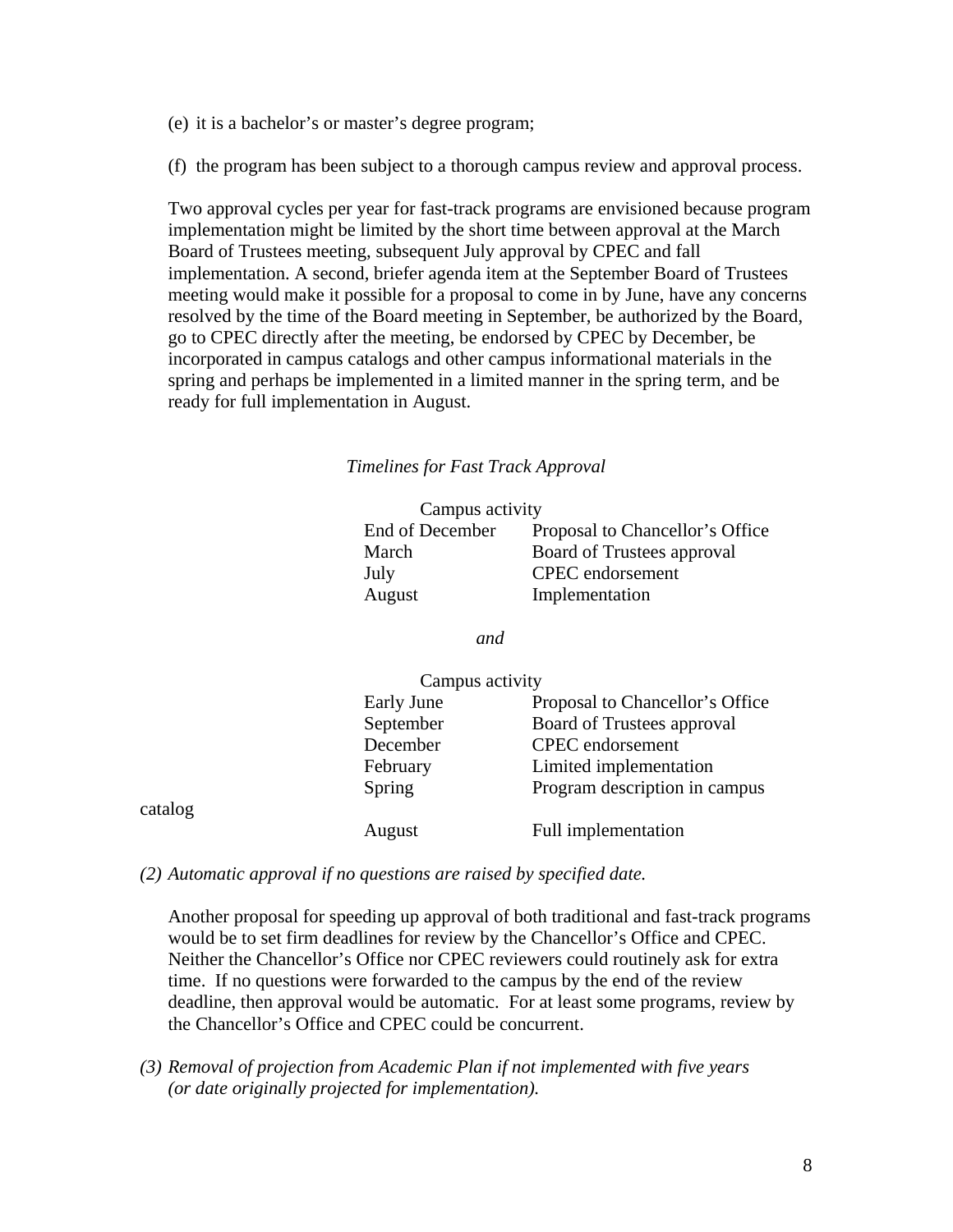For the traditionally tracked new-program proposals, if the implementation proposal does not come in within five years or the date originally projected for implementation, whichever is later, the projection would be removed from the Academic Plan and would have to be resubmitted and/or revised**.** This proposal should improve the responsiveness of our program offerings. Many areas are changing so rapidly, that five years could make a significant difference in the needs of students and of the state.

This provision would not apply to "foundation" liberal arts and science programs, for which employer need and student demand are not primary considerations. It is recommended, however, that the concept of foundation programs be re-evaluated so that it is consistent with the current reconsideration of the baccalaureate degree by the Academic Senate and the Cornerstones project.

#### *(4) Development of post-authorization review process for limited number of "pilot" programs.*

Some experimentation in the planning and offering of academic programs is part of the CSU tradition (e.g., pilot external degree programs, MFA in Cinema). We propose that the Trustees authorize the establishment of a limited number of degree programs (we suggest one or two per campus per three-year period) under the following conditions:

- (a) A pilot program would be authorized to operate only for five years. If no further action is taken by the end of the five years, no new students could be admitted to the program. (The campus would be obliged to make appropriate arrangements for students already enrolled in the program to complete it.)
- (b) A pilot program could be converted to regular-program status and approved to continue to operate indefinitely if the following conditions are met:
	- (i) The campus committed the resources necessary to maintain the program beyond five years;
	- (ii) A thorough program evaluation (including an on-site review by one or more experts in the field) showed the program to be of high quality; to be attractive to students; and to produce graduates attractive to prospective employers and/or graduate programs, as appropriate;
	- (iii) Approval by the Board and the Chancellor would be required after review and comment by the Chancellor's Office and CPEC.
- (c) A program could be established as a pilot program only if it met the criteria for fast-track programs; that is,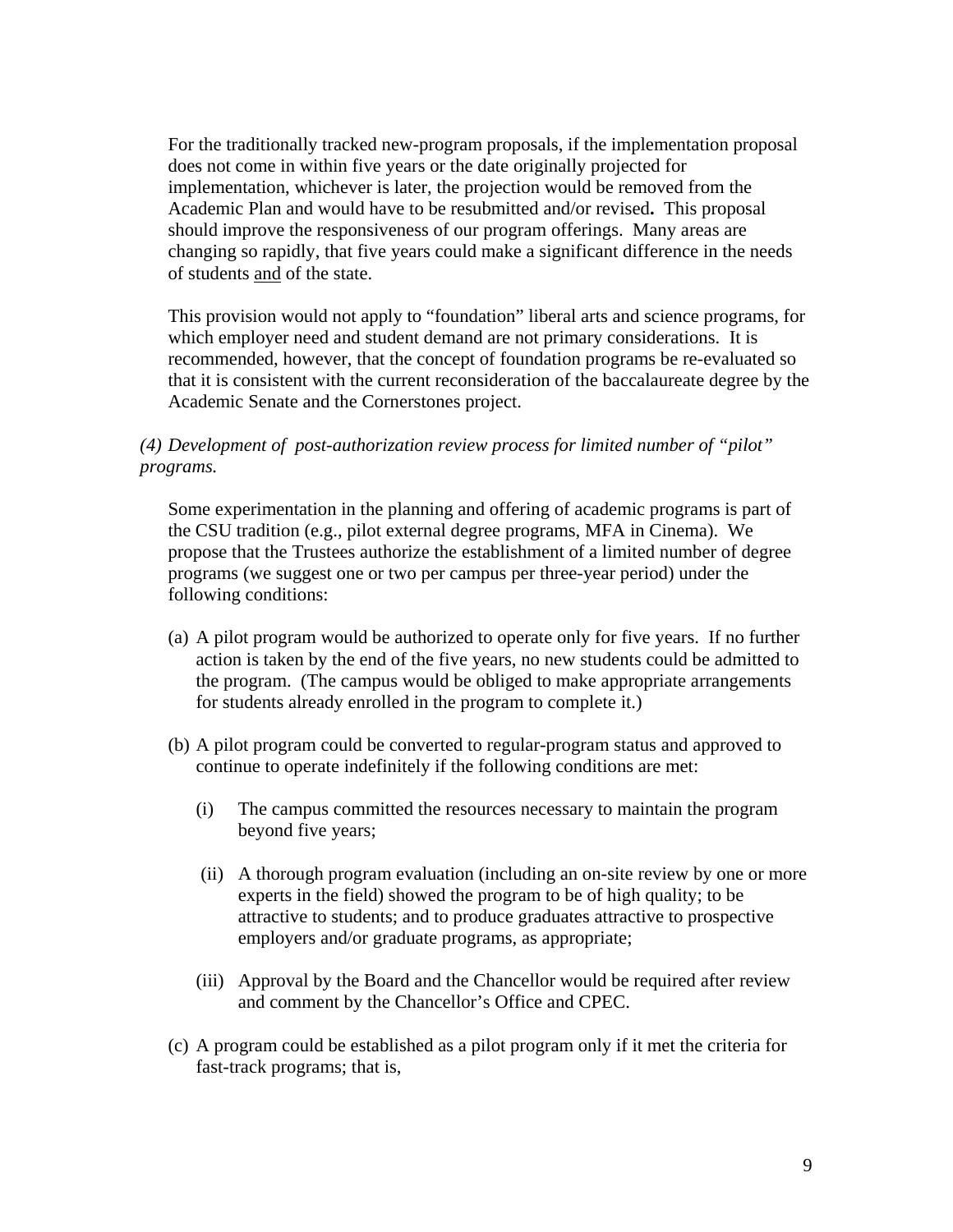- (i) it could be offered at a high level of quality by the campus within the campus's existing resource base, or there is a demonstrated capacity to fund the program on a self-support basis;
- (ii) it is not subject to specialized accreditation by an agency that is a member of the Association of Specialized and Professional Accreditors, or it is currently offered as an option or concentration that is already recognized and accredited by an appropriate specialized accrediting agency;
- (iii) it requires no major capital outlay project to be adequately housed;
- (iv) it is consistent with all existing state and federal law and Trustee policy;
- (v) it is a bachelor's or master's degree program;
- (vi) the campus has a thorough review and approval process for pilot degree programs, through which the program has passed.
- (d) The campus would be obliged to notify the Chancellor's Office of the establishment of the program and its curricular requirements prior to program implementation.
- (e) A pilot program could be implemented without its having been projected on the campus Academic Plan. It would require the acknowledgment, but not the prior approval of, the Chancellor's Office and CPEC, and it would be identified as a pilot program in the next annual update of the campus Academic Plan.

#### **Proposed Resolution**

The proposed resolution refers to the revision of the new-degree program review process. The following resolution is recommended for adoption.

**RESOLVED**, By the Board of Trustees of the California State University, that the current new-degree program review and approval process be revised to permit a semi-annual, fast-track review process and the establishment of a limited number of pilot programs. The revised new-degree program review and approval process will be reviewed and evaluated five years from implementation.